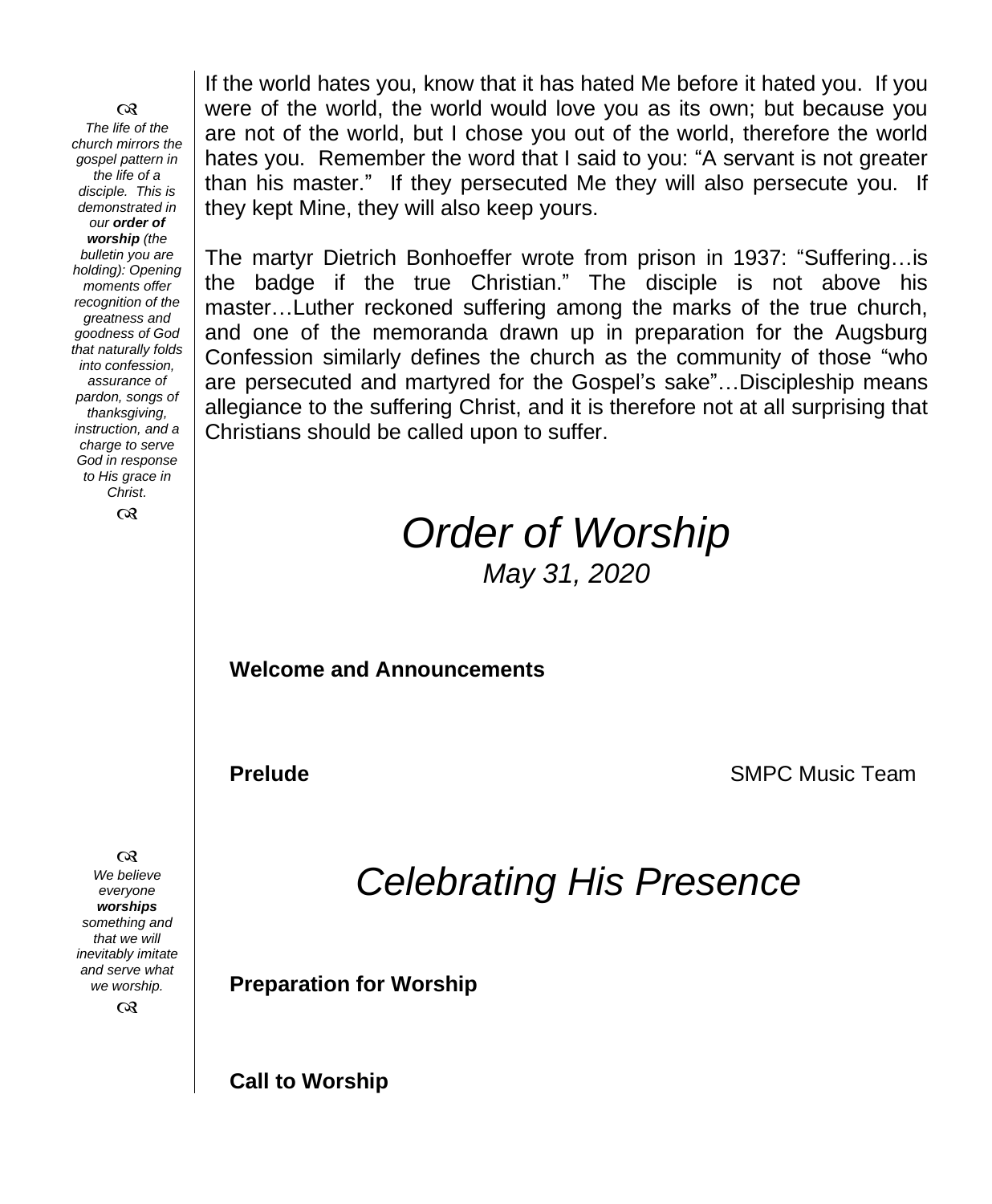# *By Faith*

By faith we see the hand of God in the light of creation's grand design, In the lives of those who prove His faithfulness, Who walk by faith and not by sight.

By faith the prophets saw a day when the longed-for Messiah would appear With the power to break the chains of sin and death And rise triumphant from the grave.

> *Chorus:* We will stand as children of the promise; We will fix our eves on Him, our soul's reward. Till the race is finished and the work is done We'll walk by faith and not by sight.

By faith the church was called to go in the power of the Spirit to the lost, To deliver captives and to preach good news In every corner of the earth.

> By faith this mountain shall be moved And the power of the Gospel shall prevail, For we know in Christ all things are possible For all who call upon His name. *(chorus)*

We'll walk by faith and not by sight.

**Invocation**

**A Gospel Moment** 

#### **The Prayer of Confession and Repentance**

O Lord, You who are all merciful, take away my sins from me and kindle within me the fire of Your Holy Spirit. Take away this heart of stone from me and give me a heart of flesh, a heart to adore You, a heart which will delight in You, love You, and please You, for Christ's sake.

 $\infty$ *The gospel moment is a time we use to remind people of the death and resurrection of Jesus Christ. By His obedience we are justified, and by His death we are reconciled to God. As we apprehend this we are ready to confess our sin.* ෬

෬

*Since we understand that we are redeemed sinners, we agree with God about our sin to the end that we might be confirmed in the forgiveness and absolution we have in Christ. This pattern of confession makes way for affirmation and confirmation of God's covenant promise that He assures every believer of pardon for the sake of Christ's obedience and substitution.*

෬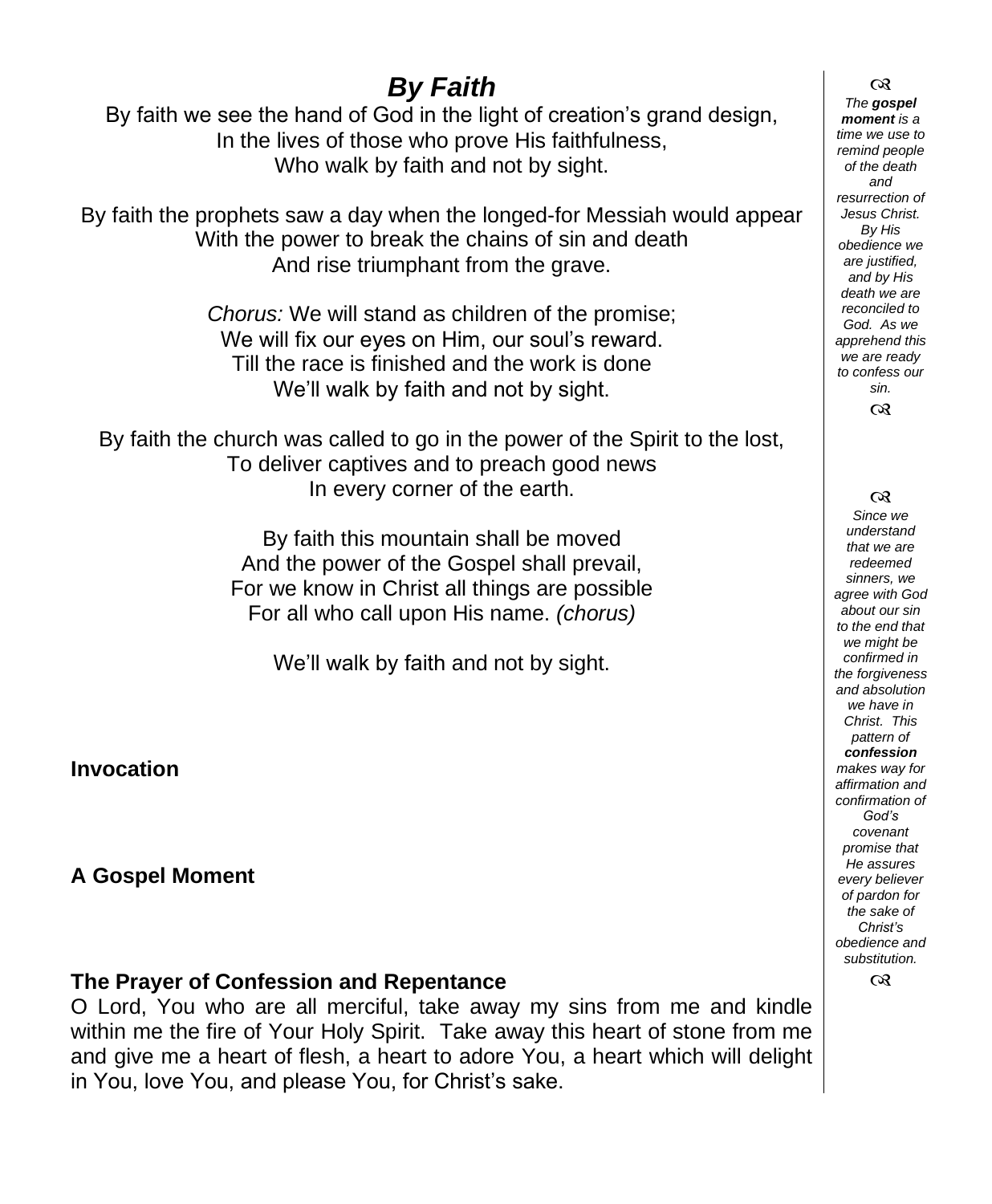**Assurance of Pardon** *People:* Thanks be to God!

 $\infty$ *For assurance of pardon, the man who has faith is the man who is no longer looking at himself and no longer looking to himself. He looks entirely to the Lord Jesus Christ and His finished work, and rests on that alone". –Martyn Lloyd-Jones*

 $\infty$ 

### *God, Be Merciful to Me*

God, be merciful to me, on Thy grace I rest my plea; Plenteous in compassion Thou, blot out my transgressions now; Wash me, make me pure within, cleanse, O cleanse me from my sin.

My transgressions I confess, grief and guilt my soul oppress; I have sinned against Thy grace and provoked Thee to Thy face; I confess Thy judgment just, speechless, I Thy mercy trust.

I am evil, born in sin; Thou desirest truth within. Thou alone my Savior art, teach Thy wisdom to my heart; Make me pure, Thy grace bestow, wash me whiter than the snow.

#### **The Blessing**

*Minister:* The grace of God be with you. *People:* And also with you.

**Greeting One Another in the Name of the Lord**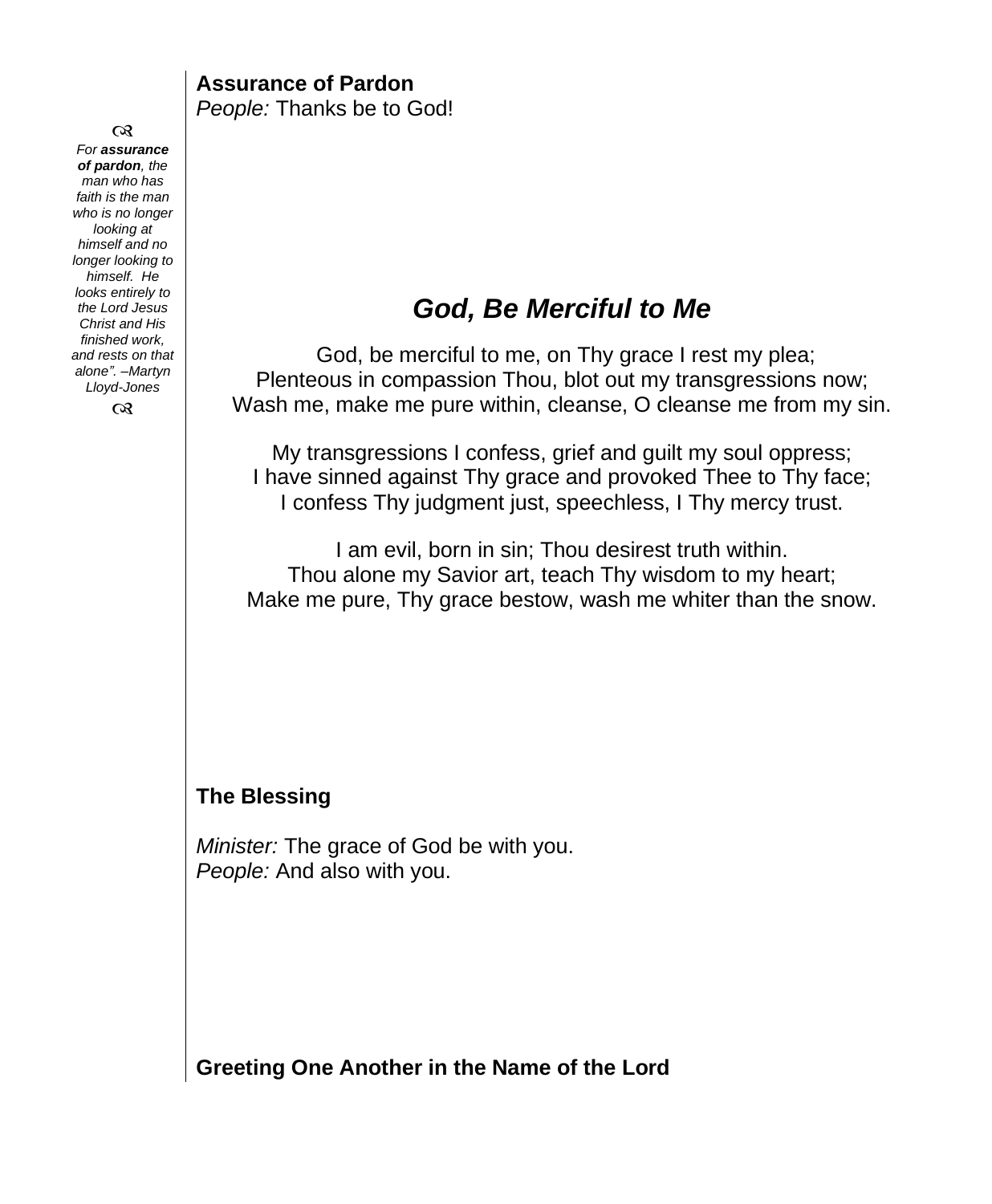# *Experiencing Renewal*

## *Ancient of Days*

Blessing and honor, glory and power, Be unto the Ancient of Days. From every nation, all of creation, Bow before the Ancient of Days.

Every tongue in heaven and earth, Shall declare Your glory; Every knee shall bow at Your throne in worship; You will be exalted O God; And Your kingdom shall not pass away, O Ancient of Days.

Your kingdom shall reign over all the earth; Sing unto the Ancient of Days. For none can compare to Your matchless worth, Sing unto the Ancient of Days.

*(repeat verses 1 & 2)*

### *Be Unto Your Name*

We are a moment, You are forever, Lord of the ages, God before time. We are a vapor, You are eternal, Love everlasting, reigning on high. *(chorus)*

*Chorus:* Holy, Holy, Lord God Almighty. Worthy is the Lamb who was slain. Highest praises, honor and glory Be unto Your name, be unto Your name.

 $\infty$ *Now that we have reenacted the story of the gospel as a church community . We now experienc e the renewal merited for us by Jesus Christ. We express this renewal in our singing praises to Jesus for His great mercy towards us.*  $\infty$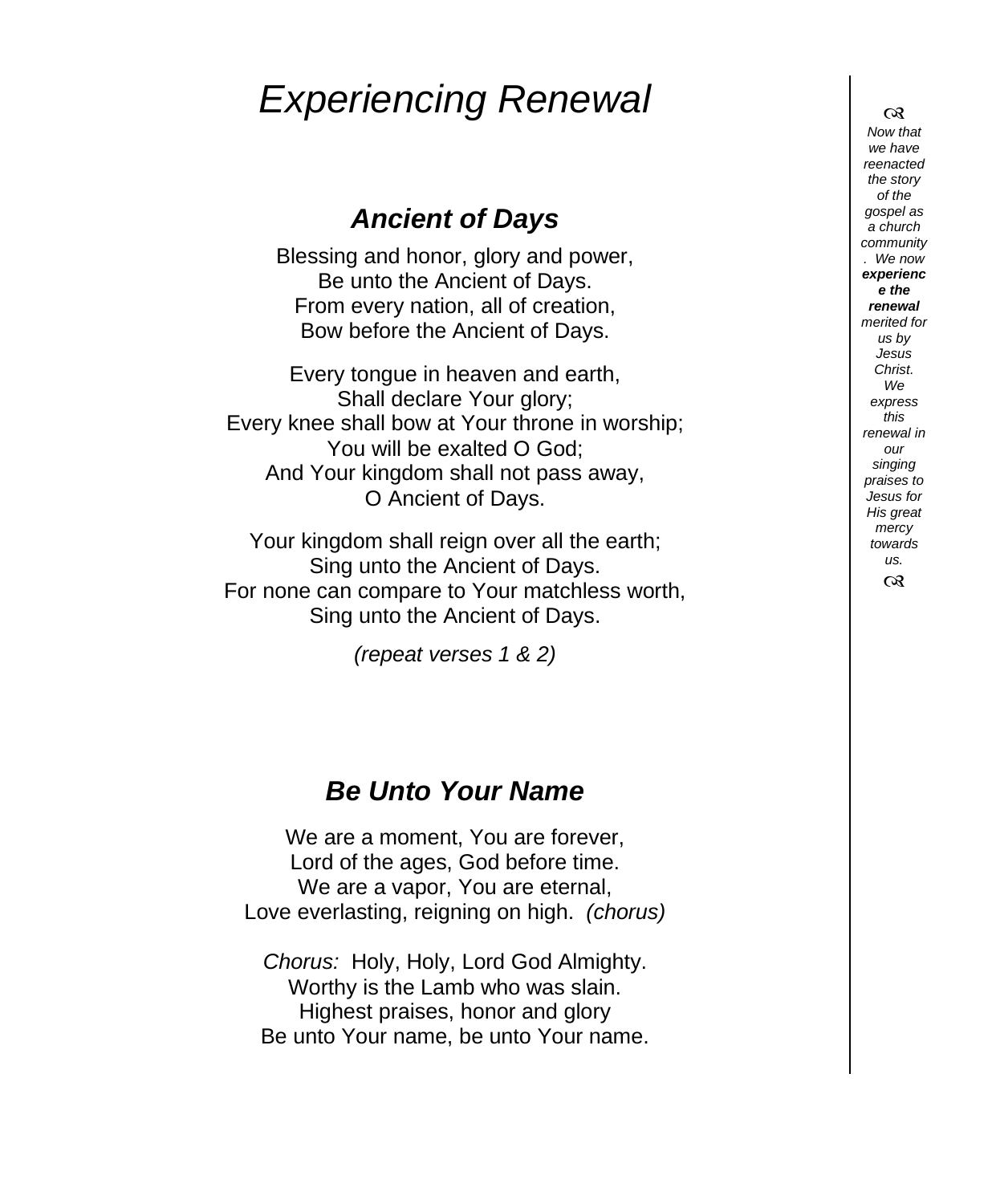We are the broken, You are the healer, Jesus, Redeemer, mighty to save. You are the love song we'll sing forever, Bowing before You, blessing Your name. *(chorus)*

*(last time repeat chorus)*

**Pastoral Prayer** 

**Song of Preparation to Hear God's Word**

*benefits to us as He prays for us.*  $\infty$  $\infty$ *(children 4-6 years* 

*are dismisse d to Children' s Church at this time)*  $\infty$ 

## *Great Are You, Lord*

Holy Lord, most holy Lord, You alone are worthy of my praise; O holy Lord, most holy Lord, With all of my heart I sing.

Great are You, Lord, worthy of praise, Holy and true, great are You, Lord, Most holy Lord.

*(repeat all)*

#### $\infty$

*Jesus, our shepherd, prays with us and for us. We pray the pastoral prayer expecting the Holy Spirit to minister Jesus'*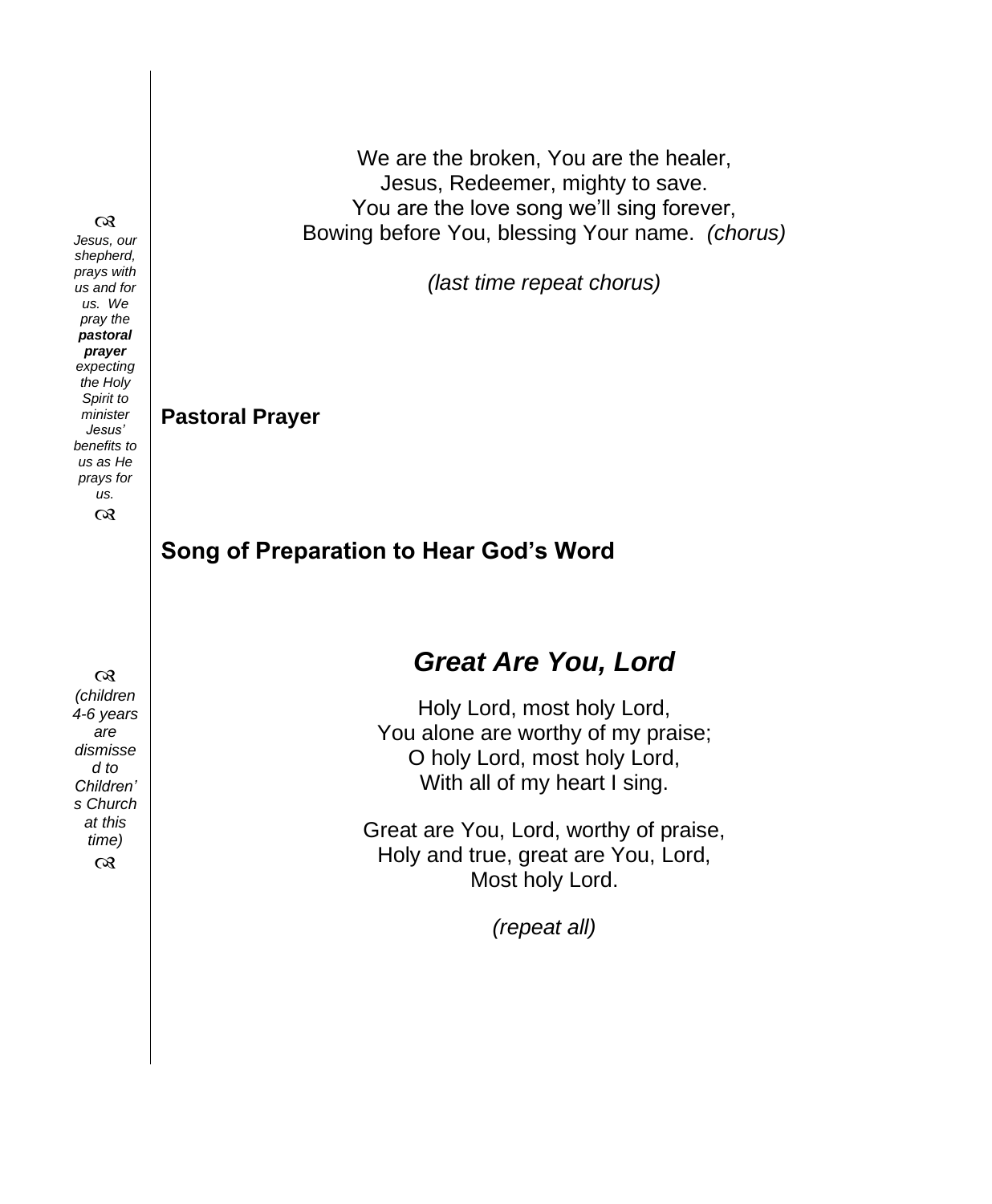# *Deepening Our Commitment*

#### **Preaching of the Word Pastor Tim Posey**

Series: Acts of the Apostles "A Power Struggle" Acts 4:1-22 Theme: *Peter Defends the Gospel of Christ*

Introduction:

I. The council's unbelief (vv. 1-7)

II. Peter's defense (vv. 8-12)

III. The council's decision (vv. 13-22)

Conclusion:

#### $\infty$

*Since Jesus Christ has committed Himself to us in the laying down of His precious life, we are reminded of this in the preaching of the Word and likewise called to a daily, deepening commitment to follow after Him.*

 $\infty$